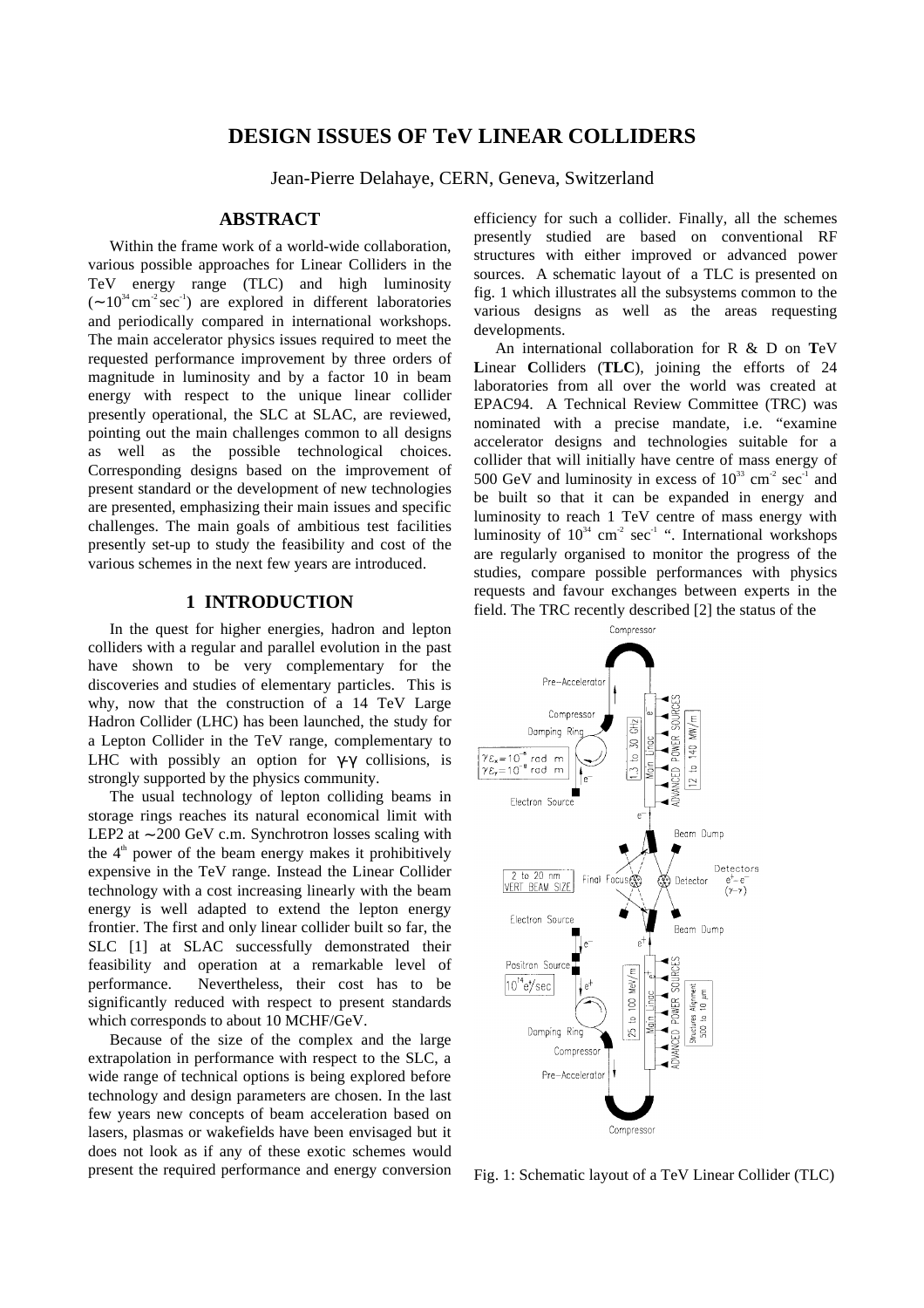various options from which the updated main parameters are summarized in table 1. Four lines of R & D are intensively studied (as explained in paragraph 5) which mainly differ by the technology and the frequency of the main linac accelerating structures covering a wide range from 1.3 to 30 GHz with:

- a conventional approach in the SBLC study,
- superconducting technology (S.C.) in TESLA
- high frequency klystrons in JLC, NLC and VLEPP,
- a Two Beam Acceleration (TBA) scheme in CLIC and TBNLC.

### **2 LUMINOSITY**

The luminosity is given by the standard formula (see table 1 for definition of parameters):

$$
L = \frac{H_D N_b N_e^2 f_{rep}}{4\pi \sigma_x \sigma_y} \qquad (1)
$$

The enhancement factor,  $H<sub>p</sub>$ , takes into account the modification of the beam size by disruption during collision at the Interaction Point (I.P.). The so-called pinch effect helps to increase the integrated luminosity by mutual focusing of the bunches when colliding

 electrons and positrons. But this effect has to be limited as it generates synchrotron radiation by beamstrahlung which is responsible for average beam energy loss,  $\delta_{\rm B}$  [3], broadening of the luminosity spectrum and background, all detrimental for good physics conditions:

$$
\delta_B \propto \frac{U_b}{\sigma_z} \frac{N_e^2}{\left(\sigma_x^2 + \sigma_y^2\right)} \propto \frac{U_b}{\sigma_z} \frac{N_e^2}{\sigma_x^2} \tag{2}
$$

A flat beam at the I.P. ( $\sigma_{\rm v} \ll \sigma_{\rm x}$ ) makes possible at the same time a high luminosity and a reasonable  $\delta_{\rm B}$ . Acceptable average energy loss, typically of the order of a few %, limits the achievable enhancement factor. Adjusting the vertical focusing at the I.P. to the optimum of the "hourglass" effect, the luminosity at a given beam energy  $U<sub>b</sub>$  and a specified  $\delta<sub>B</sub>$  only depends on the beam power and its normalized vertical emittance:

$$
L \propto H_{Dy} \frac{\delta_B^{1/2} \quad P_b}{U_b \quad \varepsilon_y^{*1/2}} \propto H_{Dy} \frac{\delta_B^{1/2} \ \eta_b^{AC} P_{AC}}{U_b \quad \varepsilon_y^{*1/2}} \ (3)
$$

In order to reach the specified luminosity of  $10^{34}$  cm<sup>-2</sup> sec<sup>-1</sup> at 1 TeV c.m., a future TLC will have to collide beams with several MW of power and extremely

|                             |                                                                                                                                                                                                                                   |                                     | <b>TESLA</b>   | <b>SBLC</b>  | $JLC_c$ | JLC <sub>x</sub> | $\bf NLC$ | <b>VLEPP</b>  | <b>CLIC</b>              |
|-----------------------------|-----------------------------------------------------------------------------------------------------------------------------------------------------------------------------------------------------------------------------------|-------------------------------------|----------------|--------------|---------|------------------|-----------|---------------|--------------------------|
| <b>Technology</b>           |                                                                                                                                                                                                                                   |                                     | S.C.           | $\Leftarrow$ |         | <b>KLYSTRONS</b> |           | $\Rightarrow$ | <b>TBA</b>               |
| Beam parameters at I.P.     |                                                                                                                                                                                                                                   |                                     |                |              |         |                  |           |               |                          |
| Centre of mass energy       | [TeV]                                                                                                                                                                                                                             | $2U_{h}$                            | 0.5            | 0.5          | 0.5     | 0.5              | 0.5       | 0.5           | 0.5                      |
| Luminosity                  | $10^{33}$ cm <sup>-2</sup> s <sup>-1</sup>                                                                                                                                                                                        | L                                   | 6.0            | 5.0          | 6.6     | 5.2              | 5.5       | 9.3           | 6.85                     |
| Beamstrahlung mom. spread   | [%]                                                                                                                                                                                                                               | $\delta_{\rm _B}$                   | 2.9            | 3.1          | 3.9     | 3.5              | 3.2       | 13.3          | 3.5                      |
| Linac repetition rate       | [Hz]                                                                                                                                                                                                                              | f<br>rep                            | 5              | 50           | 100     | 150              | 180       | 300           | 700                      |
| Number of particles/bunch   | $[10^{10}e^{\pm}]$                                                                                                                                                                                                                | $N_e$                               | 3.63           | 1.1          | 1.0     | 0.63             | 0.75      | 20            | 0.8                      |
| Number of bunches/pulse     | $[$                                                                                                                                                                                                                               | $N_{h}$                             | 1130           | 333          | 72      | 85               | 90        | $\mathbf{1}$  | 20                       |
| Bunch spacing               | [nsec]                                                                                                                                                                                                                            | $\Delta_{\rm b}$                    | 708            | 6            | 2.8     | 1.4              | 1.4       |               | 1.0                      |
| Transverse emittances.      | $10^{\degree}$ radm                                                                                                                                                                                                               | $\gamma \varepsilon_{x,y}$          | 1400/25        | 500/25       | 330/4.5 | 330/4.8          | 400/9     | 2000/7.5      | 340/10                   |
| RMS beam width.             | [nm]                                                                                                                                                                                                                              | $\sigma_{_{X,Y}}$                   | 845/19         | 335/15       | 318/4.3 | 260/3.0          | 294/6.3   | 2000/4        | 264/5.1                  |
| Bunch length                | [µm]                                                                                                                                                                                                                              | $\sigma_{\rm z}$                    | 700            | 300          | 200     | 90               | 125       | 750           | 160                      |
| <b>Enhancement</b> factor   | $\lceil - \rceil$                                                                                                                                                                                                                 | $H_{D}$                             | 2.3            | 1.8          | 1.82    | 1.4              | 1.4       | 2.0           | 1.30                     |
| Beam power per beam         | [MW]                                                                                                                                                                                                                              | $P_{b}$                             | 16.5           | 7.25         | 3.2     | 3.2              | 4.8       | 2.4           | 4.5                      |
| <b>Main Linac</b>           |                                                                                                                                                                                                                                   |                                     |                |              |         |                  |           |               |                          |
| RF frequency of main linac  | [GHz]                                                                                                                                                                                                                             | $\omega/2\pi$                       | 1.3            | 3            | 5.7     | 11.4             | 11.4      | 14            | 30                       |
| Accelerating field (loaded) | [MV/m]                                                                                                                                                                                                                            | G                                   | 25             | 17           | 31.9    | 58               | 29.4      | 91            | 100                      |
| Total two linacs length     | [km]                                                                                                                                                                                                                              | $l_{\rm T}$                         | 32             | 36           | 18.8    | 10.4             | 17.6      | $\tau$        | 7.5                      |
| Length of sections          | $\lceil m \rceil$                                                                                                                                                                                                                 | $l_{\rm s}$                         | 1.04           | 6            | 1.8     | 1.31             | 1.8       | 1.0           | 0.32                     |
| Klystron peak power         | [MWatts]                                                                                                                                                                                                                          | $\mathbf{P}_{\mathbf{k}}$           | 8              | 150          | 50.3    | 135              | 50        | 150           | 159000                   |
| Klystron pulse length       | [usec]                                                                                                                                                                                                                            | $\Delta_{\bf k}$                    | 1315           | 2.8          | 2.44    | 0.5              | 1.2       | 0.5           | 0.041                    |
| RF pulse compression ratio  | $[\cdot]$                                                                                                                                                                                                                         |                                     | $\blacksquare$ |              | 5       | $\overline{2}$   | 3.6       | 3.2           | $\overline{\phantom{a}}$ |
| Number of klystrons         | $\left[ -\right] % \includegraphics[width=0.9\columnwidth]{figures/fig_10.pdf} \caption{The number of parameters of the estimators in the left and right. The number of parameters are shown in the right.} \label{fig:fig:time}$ | $N_k$                               | 604            | 2517         | 4184    | 3320             | 4528      | 140           | 10                       |
| AC to RF efficiency         | [%]                                                                                                                                                                                                                               | $\eta_{\mathit{RF}}^{\mathit{AC}}$  | 35             | 37           | 22.6    | 30               | 28        | 39            | 35                       |
| AC to beam efficiency       | [%]                                                                                                                                                                                                                               | $\eta_b^{AC}$                       | 19             | 10.7         | 4.2     | 5.6              | 7.9       | 8.4           | 9.4                      |
| AC power for RF generation  | [MW]                                                                                                                                                                                                                              | $\mathbf{P}_{\mathrm{A}\mathrm{C}}$ | 88             | 136          | 153     | 114              | 121       | 57            | 96                       |

Table 1: Main parameters of TLC designs in a first stage at 500 GeV c.m., updated from [2]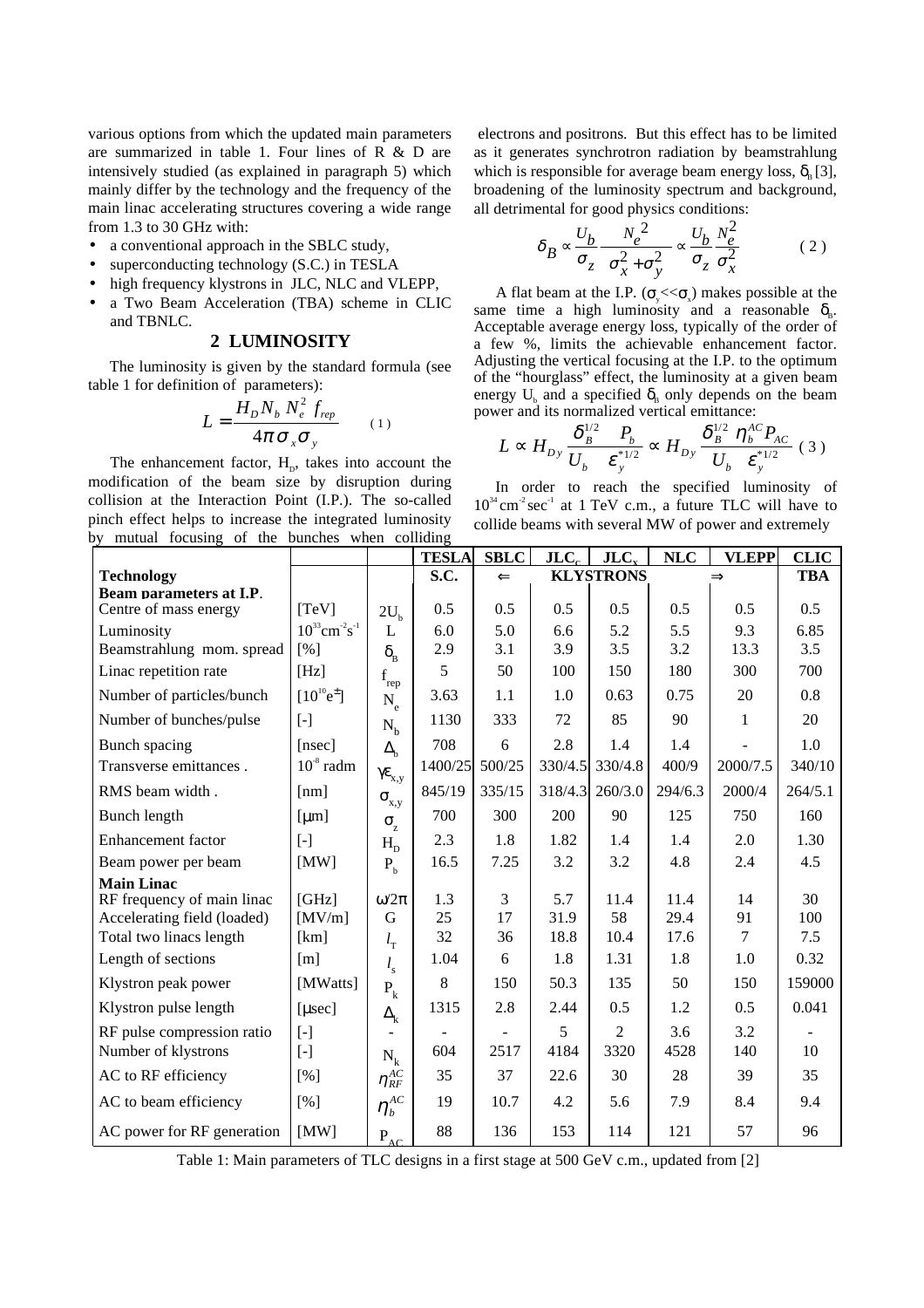small emittances strongly focused to vertical sizes of a few nm at the I.P. (table 1). RMS beam dimensions down to 70 nm have already been demonstrated by an international collaboration in the F.F.T.B. experiment [4] at SLAC and feasibility of a few  $10<sup>8</sup>$  rad-m vertical emittances will soon be studied in the Accelerator Test Facility (ATF) [5] at KEK. For an objective comparison between the different designs, a figure of merit, M, is defined as the luminosity at a given beam energy normalized to the AC power consumption and the  $\delta_{\rm B}$ momentum spread. In principle, the figure of merit should also be normalised to the cost of the design once better known. Neglecting the enhancement factor, the figure of merit only depends on two parameters:

$$
M = \frac{L U_b}{\delta_b^{1/2} P_{AC}} \propto \frac{\eta_b^{AC}}{\varepsilon_y^{1/2}}
$$
 (4)

The optimisation of the design of a TLC consists of selecting the technology and beam parameters able to accelerate, at a reasonable cost, a high beam power with an optimum AC power to beam conversion efficiency (chapter 3) while preserving a vertical emittance as small as possible (chapter 4). Fig. 2 displays the figures of merit achieved in the different schemes explored (chapter 5).

## **3 THE AC POWER TO BEAM CONVERSION EFFICIENCY**

The AC to beam power conversion is the product of the AC to RF power efficiency and the RF to beam power conversion:

$$
\eta_b^{AC} = \eta_{RF}^{AC} \times \eta_b^{RF} \tag{5}
$$

An impressive technological  $R \& D$  is presently pursued to develop advanced and effective high peak power RF sources. In spite of the large range of frequencies and technologies explored, the AC to RF power conversion is fairly constant around 35% (Table 1). Nevertheless, these are usually target values, with significant improvements with respect to present standards. To demonstrate their feasibility is one of the main goals of the Test Facilities presently under construction [5-10].

The RF to beam conversion efficiency is directly related to the choice of the RF frequency and beam parameters. With normal conducting constant gradient travelling wave accelerating structures:

$$
\eta_{b}^{RF} = \frac{W_{b}}{W_{RF}} = \frac{N_{b} q_{b} g(\tau) R' / Q \omega}{G_{a} \left\{ 1 + \frac{\left(N_{b} - 1\right) \Delta_{b} \omega}{2Q \tau} \left( 1 + \frac{G_{d}}{G_{a}} \right)^{2} \right\}} (6)
$$

where  $g(\tau) = [1 - \exp(-2\tau)] / (2\tau)$ . R', Q,  $\tau$  and  $G_d$ are respectively the shunt impedance per meter in Linac convention, the quality factor, the field attenuation of the section and the beam loading decelerating field.



Fig. 2: Luminosity and figure of merit of TLC schemes

Increasing the accelerating gradient,  $G_a$ , as desirable for a reasonable linac length, penalizes the conversion efficiency. But all parameters in ( 6 ) are inter-related. Assuming the usual scaling,  $R' \propto \omega^{1/2}$ ,  $Q \propto \omega^{1/2}$ , observing (table 1) that the bunch charge,  $q_{\rm b}$ , scales with  $G_a\omega^1$  (as expected from single bunch beam loading compensation) and  $\Delta_{\rm b} \propto \omega^1$ , the RF to beam power conversion only depends on the RF frequency and the field attenuation per section independently of the accelerating gradient. It is favoured by high frequency structures as shown in formula ( 7 ) and fig. 3 in the extreme cases of single bunch or infinite number of bunches:

$$
\eta_b^{RF}(N_b = 1) \propto g(\tau)\omega
$$

$$
\eta_b^{RF}(N_b = \infty) \propto \frac{\tau_g(\tau) \omega^{1/2}}{(1 + G_d / G_a)^2}
$$
(7)

where 
$$
G_d / G_a \propto \{1 - \exp(-2\tau) / g(\tau)\}\omega^{1/2}
$$
.

The performances obtained in the different studies are compared on fig. 3. They are all based on multibunches (except VLEPP) for a good power extraction efficiency. In order to improve the RF to beam power conversion with respect to the present standard as optimized in the SBLC study, the two possible options



Fig. 3: RF to beam conversion efficiency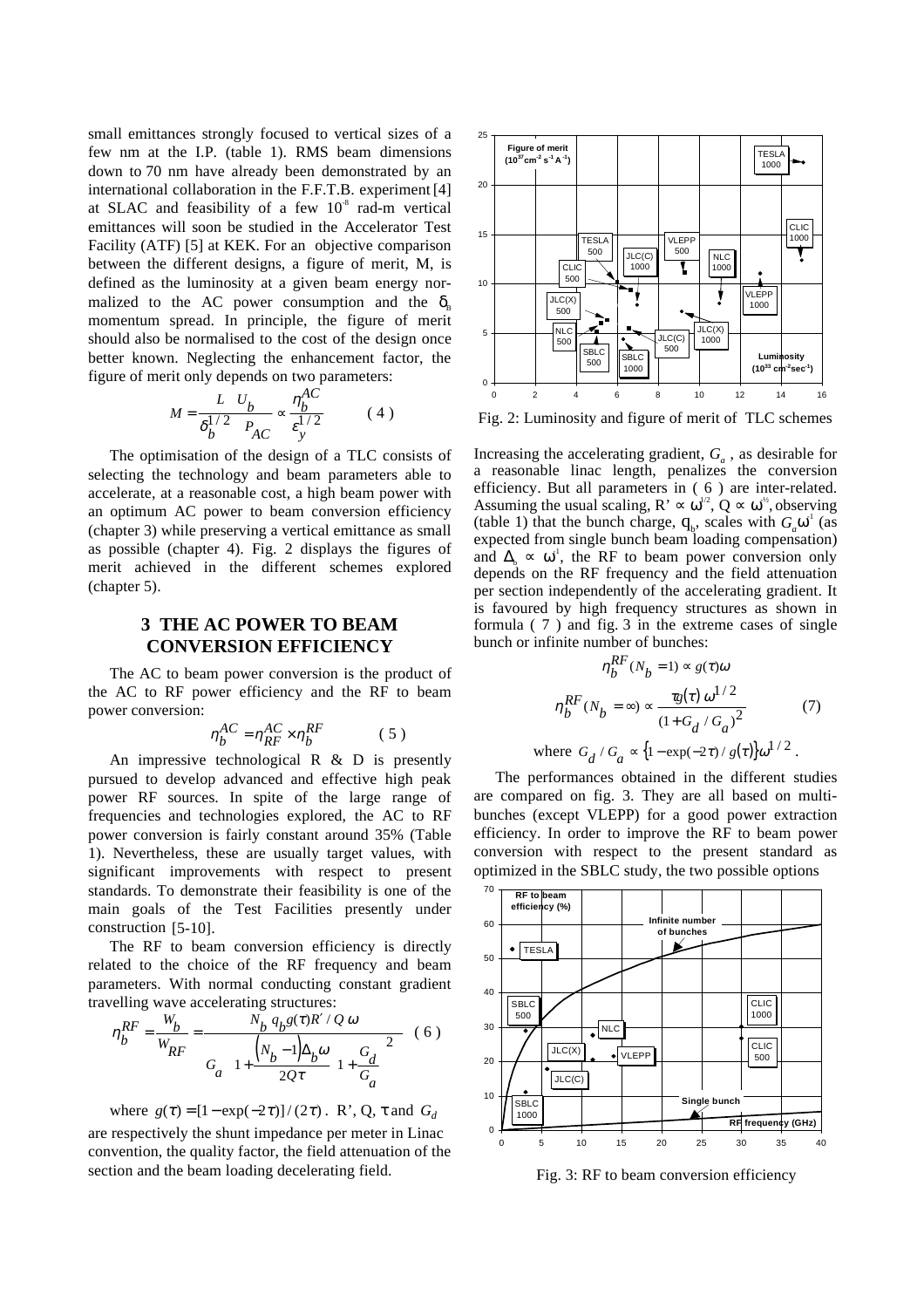are explored:

- superconducting cavities in TESLA with negligible RF losses and an excellent efficiency but with moderate accelerating fields limited by the S.C. technology.

- high frequency structures as developed in all the other studies with the additional advantage to allow large accelerating fields at the limit of dark current capture, scaling with  $\omega$  (fig. 4).



Fig. 4: Accelerating Gradients in TLC Designs

## **4 BEAM GENERATION AND QUALITY PRESERVATION**

Although quite challenging especially for the positrons with a flux one to two orders of magnitude larger than in the SLC, the generation of the main beams with the required quality is not so much the main concern but rather the preservation of this quality during acceleration in the main linacs several km long. Indeed, wakefields are generated by interaction of particles with the RF structures with possible detrimental effects on the following particles of the same bunch (short range) or of the following bunches (long range). These effects are specially strong with high frequency structures as longitudinal and transverse wakefields scale with the second and the third power of the frequency respectively. In the longitudinal plane, they create momentum spread and in the transverse plane emittance blow-up especially critical in the vertical plane because of the very small beam emittance.

 An overall beam energy spread and jitter limited to a fraction of a % by both physics requirements and Final Focus acceptance necessitates accurate beam loading compensation. The transverse degradation of the beam ultimately comes from the misalignment or vibration of the linac components through three main mechanisms:

• **the dispersive effect** of the optics when steering the beam along the trajectory defined by position monitors with a random misalignment. Sophisticated beam based alignment techniques relying on the resolution of the beam position monitors rather than their absolute position, have been developed such as the dispersion free and wake-free methods [11] to limit this effect.

• **the short range transverse wakefields** induced by misalignment of the beam or of the RF structures,  $\delta y_s$ , responsible for the so-called single bunch Beam Break-Up (BBU). Assuming the same scaling of parameters with frequency as in chapter 2 and a bunch length,  $\sigma \propto$ ω, the corresponding blow-up is estimated [12].

$$
\Delta \varepsilon_{w}^{s} \propto \frac{N_{e}^{2} \omega^{6} \sigma_{z} \delta y_{s}^{2} \langle \beta_{i} \rangle}{G_{a}^{2}} \propto \omega^{3} \delta y_{s}^{2} < \beta_{i} > \qquad (8)
$$

The  $\omega^3$  dependence is partially compensated in high frequency designs by a better pre-alignment of the structures,  $\delta y_s$ , and a stronger focusing optics < $\beta_i$ >. The effect is further reduced by the Balakin, Novokhatsky and Smirnov (BNS) damping. An increase of the betatron focusing along the bunch is introduced by RF quadrupoles or by an energy correlation along the bunch accelerated off-crest of the RF wave, which compensates for the defocusing effect of the transverse wakefields and breaks the resonant condition between head and tail of the bunch.

• **the long range transverse wakefields** generating a multibunch BBU. Several methods are being developed to damp the wakes created by each bunch before the next bunch arrives. Damping by two orders of magnitude with "lossy" irises [6] or by the so-called "detuned" (decoherence of the excited fields) [5] or "damped" (coupling of High Order Modes) or "detuned and damped (DDS)" [8] techniques has been shown on simulations to be sufficient to enable the acceleration of long trains of bunches without significant additional blow-up.

The last two effects are the most important in high frequency structures because of the strength of the transverse wakes whereas the first one is usually dominant in low frequency structures where the accelerating gradients are lower. Nevertheless, with a precise pre-alignment of the structures ranging from 500 to 10 µm and sophisticated beam corrections, the overall blow-up is limited to reasonable values of a few tens %.

#### **5 THE TECHNOLOGICAL CHOICES**

Apart from common challenges to all designs like a high positron flux, damping to extremely small emittances in the injector complex and strong focusing to nanometer beam sizes at the Interaction Point, four main lines of development are followed-up which mainly concern the main linac acceleration scheme.

**5.1. The conventional approach** of the SBLC study at the DESY laboratory develops to its limit the present standard technology (room temperature 3 GHz travelling wave sections fed by high power klystrons) taking advantage of the extensive experience accumulated in the SLC[1]. It serves as a reference to compare possible improvements expected from new technologies. A test facility [6] is under construction to demonstrate the high